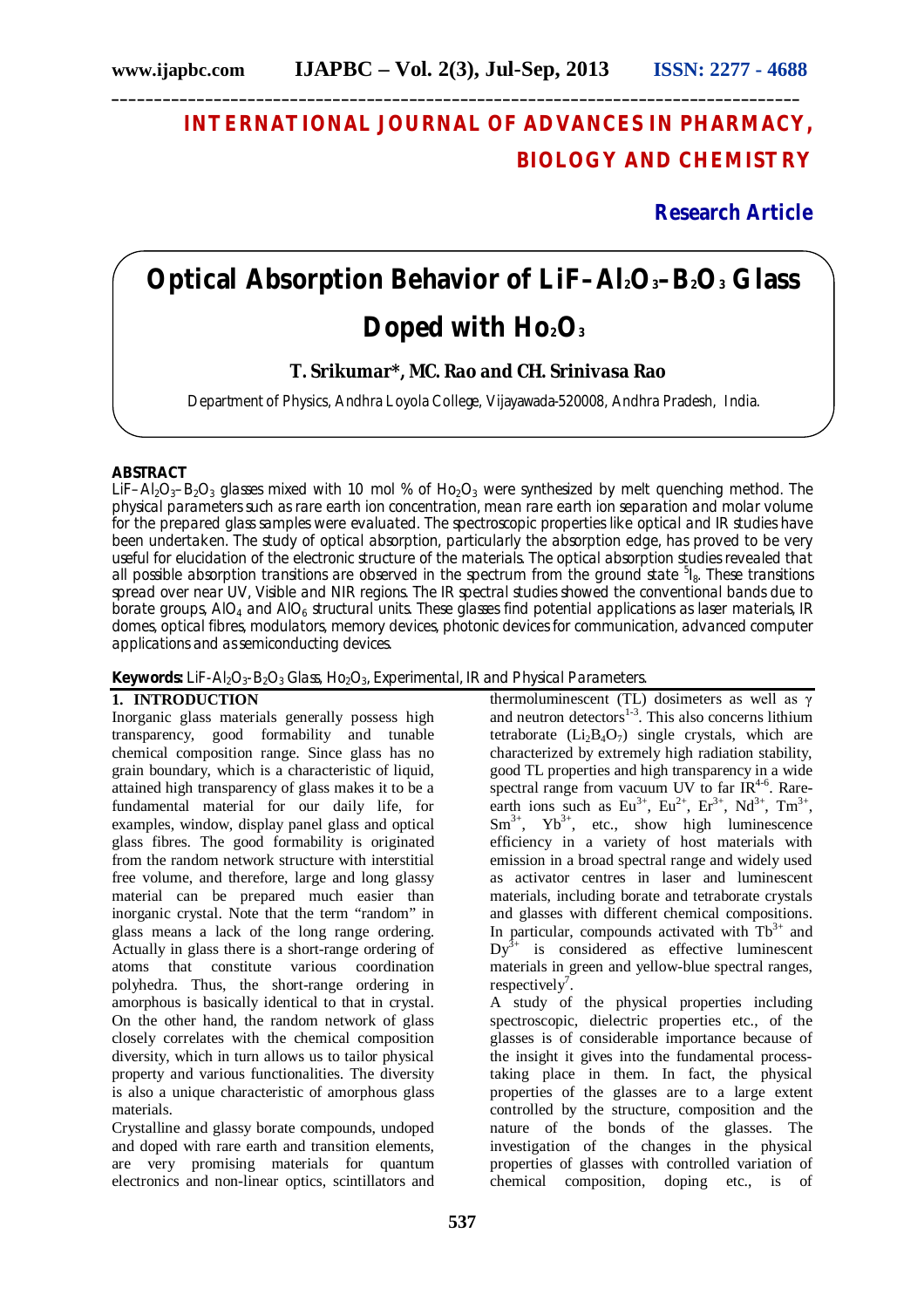considerable interest in the application point of  $view^8$ .

#### **2. MATERIALS AND METHODS**

For the present study, the chosen composition is (30–x) LiF–10Al<sub>2</sub>O<sub>3</sub>- 60B<sub>2</sub>O<sub>3</sub>: xH<sub>O2</sub>O<sub>3</sub> with x = 1.0 mol%.

The details of the compositions are:

 $Ho<sub>0</sub>: 30 LiF–10Al<sub>2</sub>O<sub>3</sub> - 60B<sub>2</sub>O<sub>3</sub>$  $Ho_1$ : 29 LiF-10Al<sub>2</sub>O<sub>3</sub>- 60B<sub>2</sub>O<sub>3</sub>: 1.0 H<sub>O2</sub>O<sub>3</sub>

Analytical grade reagents of  $H_3BO_3$ , LiF and  $H_0$ <sup>2</sup>, powders in appropriate amounts (all in mol%) were thoroughly mixed in an agate mortar, calcinated at about  $900^{\circ}$ C for 2 h in a platinum crucible and subsequently melted in the temperature range of  $1200$  to  $1250^{\circ}$ C in an automatic temperature microprocessor controlled furnace for about 30 minutes. The resultant bubble free melt was then poured in a pre–heated brass mould and annealed at 300°C in another furnace. The samples prepared were mechanically ground and optically polished to the dimensions of 1 cm  $\times$ 1 cm  $\times$  0.2 cm. The density of the glasses was determined to an accuracy of  $(\pm 0.0001)$  by the standard principle of Archimedes' using oxylene (99.99% pure) as the buoyant liquid. The mass of the samples was measured to an accuracy of 0.1 mg using Ohaus digital balance Model AR2140 for evaluating the density. The optical absorption spectra of the glasses were recorded to a resolution of 0.1 nm at room temperature in the spectral wavelength range covering 250-900 nm using JASCO Model spectrophotometer. The refractive index (n) of the samples was measured (at  $\lambda = 589.3$  nm) using<br>Abbe's refractometer with monohromo refractometer with monobromo naphthalene as the contact layer between the glass and the refractometer prism.

#### **3. RESULTS AND DISCUSSION**

 $B_2O_3$  is a well-known network former, participates in the network forming with  $BO_3$  and  $BO_4$ structural units. LiF do act as modifier like any conventional modifiers and create bonding defects. In some of the recent investigations it has also been reported that  $K^+$  and  $Li^+$  ions in floro salt glass matrices experience mixed oxygen-fluorine coordination and do not induce any defects in the glass network.<br>Some physical

parameters useful for characterization KF-Al<sub>2</sub>O<sub>3</sub>-B<sub>2</sub>O<sub>3</sub>: H<sub>O2</sub>O<sub>3</sub> glasses are estimated from the measured value of density (d) and the average molecular weight  $M$ , using the following Eqs.

The transition metal ion concentration  $(N_i)$  could be obtained from:

(i) N<sub>i</sub> 
$$
(10^{22} \text{ ions/cm}^3) = N_A M \text{ (mol%) d} / \overline{M}
$$

From the  $N_i$  values obtained, the polaron radius ( $r_p$ ) ) and inter-ionic distance ( $r_i$ ) of transition metal ions could be evaluated:

 $1/2$ 

(ii) Inter - ionic distance 
$$
r_i (\text{\AA}) = \left[ \frac{1}{N_i} \right]^{1/3}
$$
  
(iii) Polaron radius  $r_p (\text{\AA}) = \frac{1}{2} \left[ \frac{\pi}{6N_i} \right]^{1/3}$ 

The field strength  $(F_i)$  of transition metal ion in the glass matrix is described through the oxidation number (z) and the ionic radii  $(r_i)$  of the transition metal ions by:

(iv) Field strength F<sub>i</sub> (cm<sup>-2</sup>) = 
$$
\frac{z}{r_i^2}
$$

From the measured values of the density and average molecular weight M of the samples, various other physical parameters such as rare earth ion concentration Ni, mean rare earth ion separation  $R_i$  and molar volume for all the glass samples were evaluated and presented in Table. The study of optical absorption, particularly the absorption edge, has proved to be very useful for

elucidation of the electronic structure of the materials. The absorption coefficient  $\alpha(v)$  is related to transmitted intensity , incident intensity and the thickness of the sample (t)  $as<sup>9</sup>$ 

$$
\alpha(v) = (1/t) \ln (I_i/I_t)
$$

Optical band gap energy is an important parameter which reflects the optical behavior of a sample in terms of its transparency towards electromagnetic radiations. The optical band gap energy  $(E_{g})$  is related to the absorption coefficient  $\alpha$ (v) as

$$
\alpha h \nu = B (h \nu \text{-} E_g)^r
$$

In this equation  $v$  is the frequency of incident radiation and B is a constant named as band tailing parameter. The value of the index r suggests the nature of transitions taking place in the sample. For indirect allowed and forbidden transitions r equals 2 and 3, respectively, and for direct allowed and forbidden transitions r equals  $1/2$  and  $2/3$ , respectively<sup>9</sup>.

The study of optical absorption, particularly the absorption edge, has proved to be very useful for elucidation of the electronic structure of the materials. It is possible to determine whether the optically induced transition is direct or indirect and allowed or forbidden by analysis of the absorption edge. The optical absorbance of glass system has been studied in the vicinity of the fundamental absorption edge.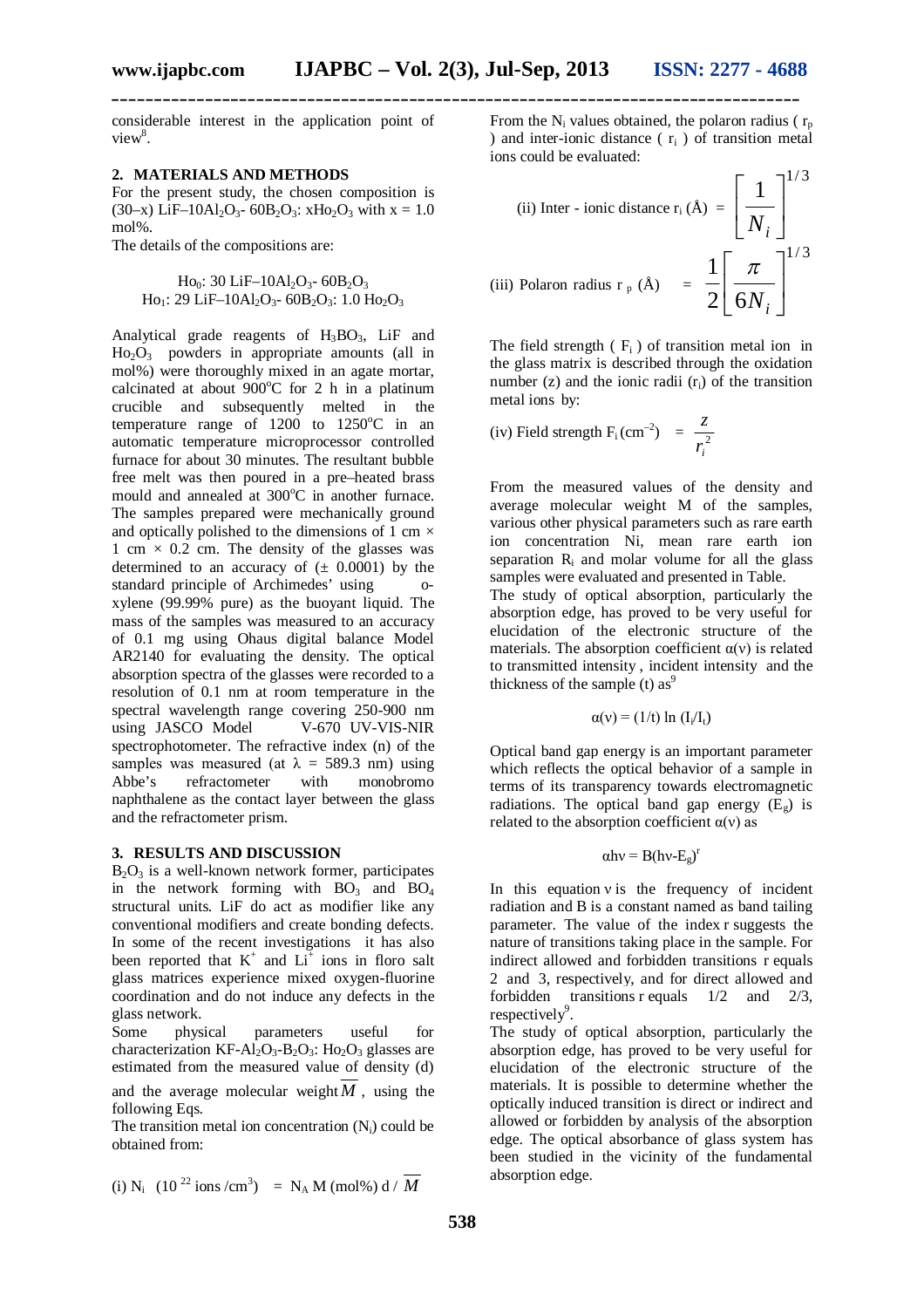The optical absorption spectra of  $LiF-Al_2O_3-B_2O_3$ pure glass recorded at room temperature in the wavelength region 300-2000 nm exhibited no absorption bands (Fig. 1). From the observed absorption edges, we have evaluated the optical band gaps (Eg) of these glasses by drawing Tauc plot between  $(\Box \ \ \hbar \ \Box)^{-1/2}$  and  $\hbar \Box$  as per the equation:

 $\square(\square)\hbar\ \square = C (\hbar\ \square - E_{g})^{2}$ 

Fig. 2 represents the Tau plot of this glass in which a considerable part of each curve is observed to be linear. From the extrapolation of the linear portion of these curves, the values of optical band gap  $(E_{\varphi})$ obtained for LiF-Al<sub>2</sub>O<sub>3</sub>-B<sub>2</sub>O<sub>2</sub> glass is presented in Table.

The optical absorption spectra of  $LiF-Al_2O_3-B_2O_3$ glass doped with 1.0 mol% of  $H_0$ <sub>2</sub>O<sub>3</sub> is recorded at room temperature in the wavelength region 300- 2000 nm exhibited all from the ground state  ${}^{5}I_8$  (Fig. 3 & Fig. 4); these levels are assigned to the following appropriate electronic transition $10$ :

 ${}^{5}I_{8} \rightarrow {}^{5}G_{2}$ ,  ${}^{3}K_{6}$ ,  ${}^{3}H_{6}$ ,  ${}^{5}G_{4}$ ,  ${}^{3}K_{7}$ , (near UV region)

 ${}^{5}I_{8}$   $\rightarrow$   ${}^{5}G_{5}$ ,  ${}^{3}G_{5}$ ,  ${}^{5}G_{6}$ ,  ${}^{3}K_{8}$ ,  ${}^{5}F_{2}$ ,  ${}^{5}F_{3}$ ,  ${}^{5}F_{4}$ ,  ${}^{5}F_{5}$  ( in the Visible region)

 ${}^{5}I_{8} \rightarrow {}^{5}I_{5}$ ,  ${}^{5}I_{6}$ ,  ${}^{5}I_{7}$  ( in the NIR region)

### **4. CONCLUSIONS**

LiF-Al<sub>2</sub>O<sub>3</sub>-B<sub>2</sub>O<sub>3</sub> pure glass and LiF-Al<sub>2</sub>O<sub>3</sub>-B<sub>2</sub>O<sub>3</sub> glass doped with 1.0 mol % of  $Ho<sub>2</sub>O<sub>3</sub>$  systems are prepared by melt quenching method. The systematic studies like physical parameters evaluation and optical absorption behavior of LiF- $Al_2O_3-B_2O_3$  pure glass and LiF-Al<sub>2</sub>O<sub>3</sub>-B<sub>2</sub>O<sub>3</sub> glass doped with 1.0 mol % of  $Ho_2O_3$  systems have been carried out. The optical absorption spectra of LiF- $Al_2O_3-B_2O_3$  pure glass recorded at room temperature in the wavelength region 300-2000 nm exhibited no absorption bands. From the observed absorption edges, we have evaluated the optical band gap. The optical absorption spectra of LiF- $Al_2O_3-B_2O_3$  glass doped with 1.0 mol % of  $Ho_2O_3$ is recorded at room temperature in the wavelength region 300-2000 nm exhibited all from the ground state <sup>5</sup>I<sub>8</sub>; these levels are assigned to the appropriate electronic transition.

**Table: Physical parameters of LiF - Al2O<sup>3</sup> -B2O<sup>3</sup> glasses doped with Ho2O<sup>3</sup>**

| Glass               | <b>Density</b><br>$(g/cm^3)$ | <b>Refractive</b><br>Index<br>$(n_d)$ | Dopant<br>ion concentration<br>$(10^{21}$<br>$\frac{\text{ions}}{\text{cm}^3}$ | <b>Ionic radius</b><br>(A) | Polaron radius<br>⊥ո<br>(A | <b>Mol.vol</b><br>(cm <sup>3</sup> /mol) |
|---------------------|------------------------------|---------------------------------------|--------------------------------------------------------------------------------|----------------------------|----------------------------|------------------------------------------|
| LiAl <sub>10</sub>  | 2.663                        | 1.462                                 | ---                                                                            | ---                        | ---                        | 22.44                                    |
| LiHAl <sub>10</sub> | 2.721                        | .464                                  | 2.70                                                                           | 7.18                       | 2.89                       | 23.31                                    |



**Fig. 1: Optical absorption spectrum of LiF-Al2O3-B2O<sup>3</sup> glass system recorded at room temperature**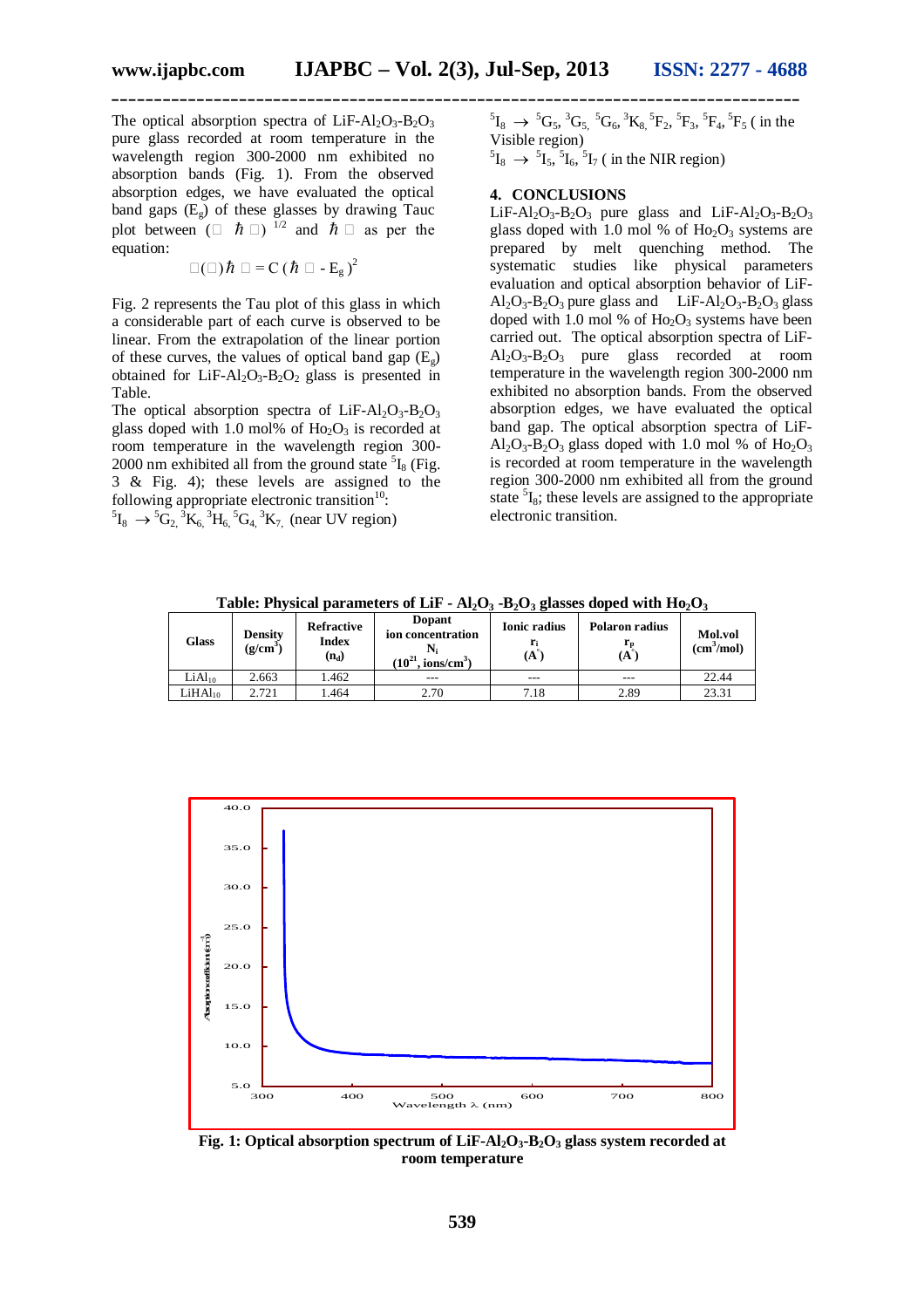

**Fig. 2: Urbach plot for evaluating the optical band gap of LiF-Al2O3-B2O<sup>3</sup> glass system**



**Fig. 3: Optical absorption spectrum of LiF-Al2O3-B2O<sup>3</sup> glass system doped with 1.0 mol % of Ho2O<sup>3</sup> recorded at room temperature**